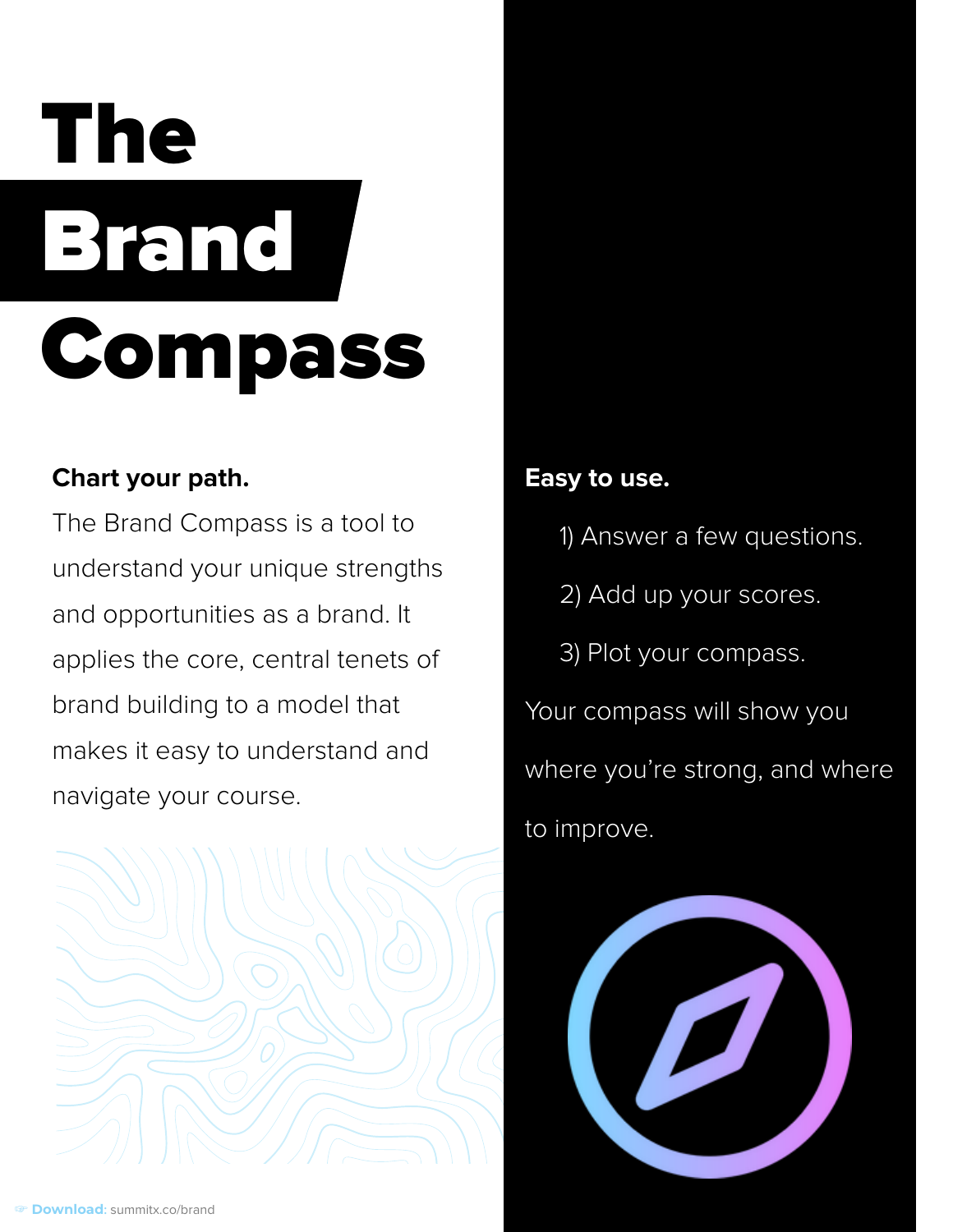### The Brand / **Compass**

**The Brand Compass questions** help you evaluate the strengths of your brand across a variety of factors. Select what feels right for each, and you'll start to chart your course. Your answers will provide insights and help guide a unique direction to your brand strategy that's specific to you.

|                                                                        | <b>Strongly</b><br><b>Disagree</b> |                                                                                                                                                  |                                                                                                                                                                                |                |  | <b>Strongly</b><br><b>Agree</b>           |                          |                                  |            |               |
|------------------------------------------------------------------------|------------------------------------|--------------------------------------------------------------------------------------------------------------------------------------------------|--------------------------------------------------------------------------------------------------------------------------------------------------------------------------------|----------------|--|-------------------------------------------|--------------------------|----------------------------------|------------|---------------|
|                                                                        |                                    | $\overline{2}$                                                                                                                                   | 3                                                                                                                                                                              | $\overline{4}$ |  |                                           |                          |                                  | 5          |               |
| <b>Vision</b><br>A clear vision that<br>guides your brand.             |                                    | <b>Purpose</b> - You have a clearly defined objective and direction.                                                                             |                                                                                                                                                                                |                |  | $1 \quad 2 \quad 3$                       |                          | 45                               |            | <b>Total:</b> |
|                                                                        |                                    | Problem - You have a specific challenge defined you're working to solve.<br>Mission - A clear, well-defined mission drives your ultimate vision. |                                                                                                                                                                                |                |  |                                           | 3<br>$1 \quad 2 \quad 3$ | 4<br>$\overline{4}$              | 5          |               |
| <b>Story</b><br>A clear narrative anchors<br>your communication.       |                                    |                                                                                                                                                  | <b>Personality</b> - You've got a distinct sense of character, voice and tone.<br><b>Values</b> - Your guiding principles are clear, specific and put into action.             |                |  | $1\quad 2$<br>$1 \quad 2 \quad 3 \quad 4$ | 3                        | 4 5                              | - 5        | <b>Total:</b> |
|                                                                        |                                    |                                                                                                                                                  | <b>Message</b> - A well-defined, core idea is embedded in all communication.                                                                                                   |                |  | $1 \quad 2 \quad 3 \quad 4$               |                          |                                  | - 5        |               |
| <b>Community</b><br>A specific group with a<br>unique and shared bond. |                                    |                                                                                                                                                  | <b>Audience</b> - You reach specific, defined groups with nuanced identities.                                                                                                  |                |  | 2                                         | 3                        | 45                               |            | <b>Total:</b> |
|                                                                        |                                    |                                                                                                                                                  | History & Trends - New or historic social context informs your Brand.<br>Maturity - You've built a well established and passionate group of fans.                              |                |  | 2<br>$1\quad 2$                           | 3<br>3                   | $\overline{4}$<br>$\overline{4}$ | - 5<br>- 5 |               |
| <u>Experience</u><br>People delight in their<br>interactions with you. |                                    |                                                                                                                                                  | <b>Quality</b> - People's experience with you reflects industry excellence.                                                                                                    |                |  | $1 \mid 2 \mid 3 \mid$                    |                          |                                  |            | Total:        |
|                                                                        |                                    |                                                                                                                                                  | <b>Product</b> - Your key offering is easy to access and delights customers.<br>Action - Your execution is aligned and consistent with your story.                             |                |  | $\sqrt{2}$ $\sqrt{3}$<br>2                | 3                        | 4<br>$\overline{4}$              | 5<br>5     |               |
| <b>Culture</b><br>You inspire passionate<br>enthusiasts of your Brand. |                                    |                                                                                                                                                  | <b>Identity</b> - You create a sense of belonging that resolves a social tension.                                                                                              |                |  |                                           | 3                        |                                  | 5          | Total:        |
|                                                                        |                                    |                                                                                                                                                  | <b>Context</b> - You take a unique and intentional stance for this social moment.<br><b>Influence</b> - There's a strong perception of value and impact in your promise. 1 2 3 |                |  | 2                                         | 3                        | $\overline{4}$<br>4 5            | 5          |               |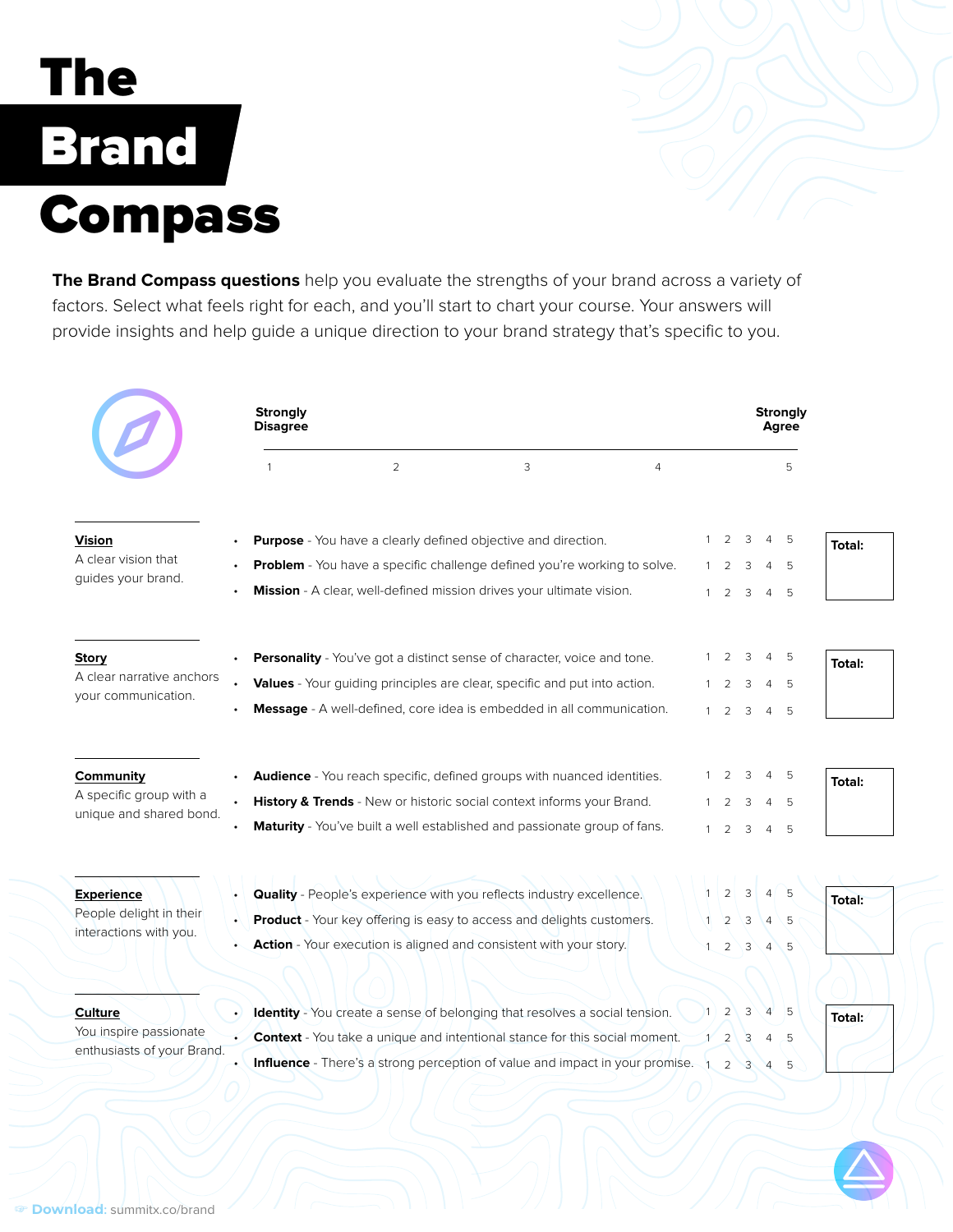## The Brand Compass